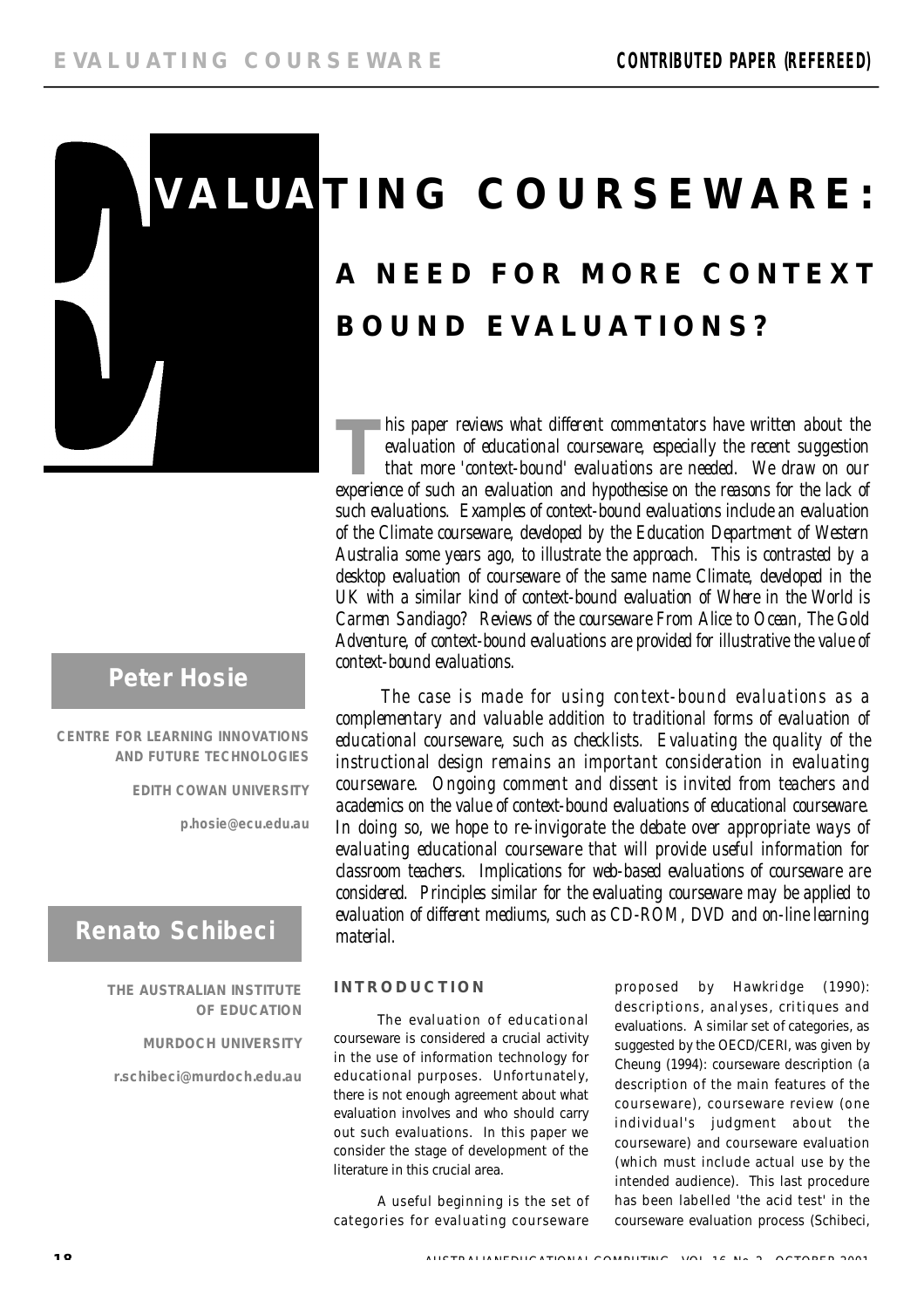1985; Hawkridge, 1990) because it is often considered to be a crucial test of the worth of educational courseware.

Analyses and reviews of computer courseware are commonly found in computer magazines. A new computer game, application, or utility will be described, analysed or critiqued by someone on the magazine's staff and we may use this information to help us decide whether to buy our own copy. Similarly, educational courseware may be described, or analysed, or critiqued but using different criteria. Is educational courseware evaluated? Much less often, it seems.

#### **T H E P R O M I S E O F EDUCATIONAL TECHNOLOGY**

In a provocative article to educators, Ely (1997) posed: 'Technology is the answer! But what is the question?' He wrote that we should ask of technology (hardware and courseware): How is it being used? By whom? For what purpose? How often and with what result? Additionally, he asked:

- How can we create the conditions for learners to become increasingly responsible for their own learning?
- How can we help learners to use the tools that are required for survival in a technological society?
- How can we 'humanise' technology in the service of all people?
- How can we help learners to ask the right question?

These questions are perennial, regardless of the technology concerned. As we conduct courseware evaluations, we may ask ourselves similar questions. Indeed, it is crucial that we do this to ensure high-quality educational material is selected for use by students. Despite the large investment in information technology by educational institutions, there is still scant evidence to establish the proposition that the new technologies have led to significant learning gains among students. *This may be due to a number of reasons; including lack of funding to support such research and a reticence of courseware 'evangelists' to subject their work to the rigours of academic scrutiny, or because there are no* *demonstrable educational gains, just different kinds of learning experiences (Ely, 1997; Oppenheimer, 1997; Boyd-Barrett & Scanlon, 1990).*

Perhaps this response is indicative of the unrealistic expectations that are often held by proponents for any new technology by some educators and those in the information technology industry. Also, it may be that the expectation that technology above all will lead to significant changes in learning is naive. It may be that economic exigencies unrelated to student learning, such as affordability of courseware, will outweigh educational considerations. Rowley and Slack (1997) claimed that the "literature on CD-ROM interface evaluation and design is surprisingly sparse" (p. 11). In their view, this is a result of the disproportionate effort devoted to "product development and the launch of new products to the market place" (p. 11). Alternatively, this may be a result of the relatively short time CD-ROM courseware has been available. While an increasing number of reviews of CD-ROMs are being published, few are focused on the educational worth of the courseware. Rather, these reviews tend to concentrate on technical issues, such as quality of graphics and speed of operation.

Evaluation of educational courseware whether delivered by using storage, such as CD-ROM and DVD technologies or on-line via the Internet remains as an important activity. The need for effective evaluation is as necessary today, as it was when computers were first used in education. On-line learning via the Internet is of particular interest because of the ubiquity of the technology and the flexibility inherent in this medium of delivery, provided students have access to the requisite computer hardware and software and communications capabilities. The Internet has potentially profound implications for promotion, delivery and administration of international education and is analysed next.

#### **IMPLICATIONS FOR ' O N - L I N E L E A R N I N G '**

What is learnt when evaluating the various forms of courseware may translate into useful approaches to evaluating online learning material. Technologically Mediated Learning (Hosie, 1993) potentially offers cost effective interactive learning for students over long distances while maintaining high quality outcomes (Lundin, 1993). While this may constrict potential student volume participating in face-to-face education, for the astute, technologically nimble courseware developers, this scenario also presents opportunities. There are substantial opportunities for institutions prepared to adopt a mixed mode of delivering education based on models of open learning (Hamer, 1993). Technologies which can be used to deliver education have suddenly become cheap, ubiquitous and pervasive (Lundin, 1993). As a consequence, the potential to deliver education locally, and at a distance, is poised to expand exponentially.

Of all the various permutations of Technologically Mediated Learning, the Internet has the greatest capacity to integrate the existing technologies and emerging technologies. The Internet has captured the imagination of the community and educators alike as the fastest growing form of information exchange within our society because it allows emerging multimedia technologies to be available worldwide.

The Internet is effectively a set of linked computers characterised by protocols that allow the Internet to be used across a wide-range of platforms. This means that the same information is accessible from any location, regardless of the type of computer operating system being used mostly driven by browsers. This offers an improvement on many existing computer-based multimedia technologies that are platform specific and allows for the presentation of multimedia information. Multimedia offers educators a means of overcoming some of the difficulties normally associated with traditional learning that it cannot be achieved using more typical teaching methods, such as the capacity to access and search large amounts of information and conduct simulations.

#### **C O N S I D E R T H E S E T E C H N O L O G I C A L D E V E L O P M E N T S**

*The impact of the Internet on education continues to be debated. Increasingly critics argue*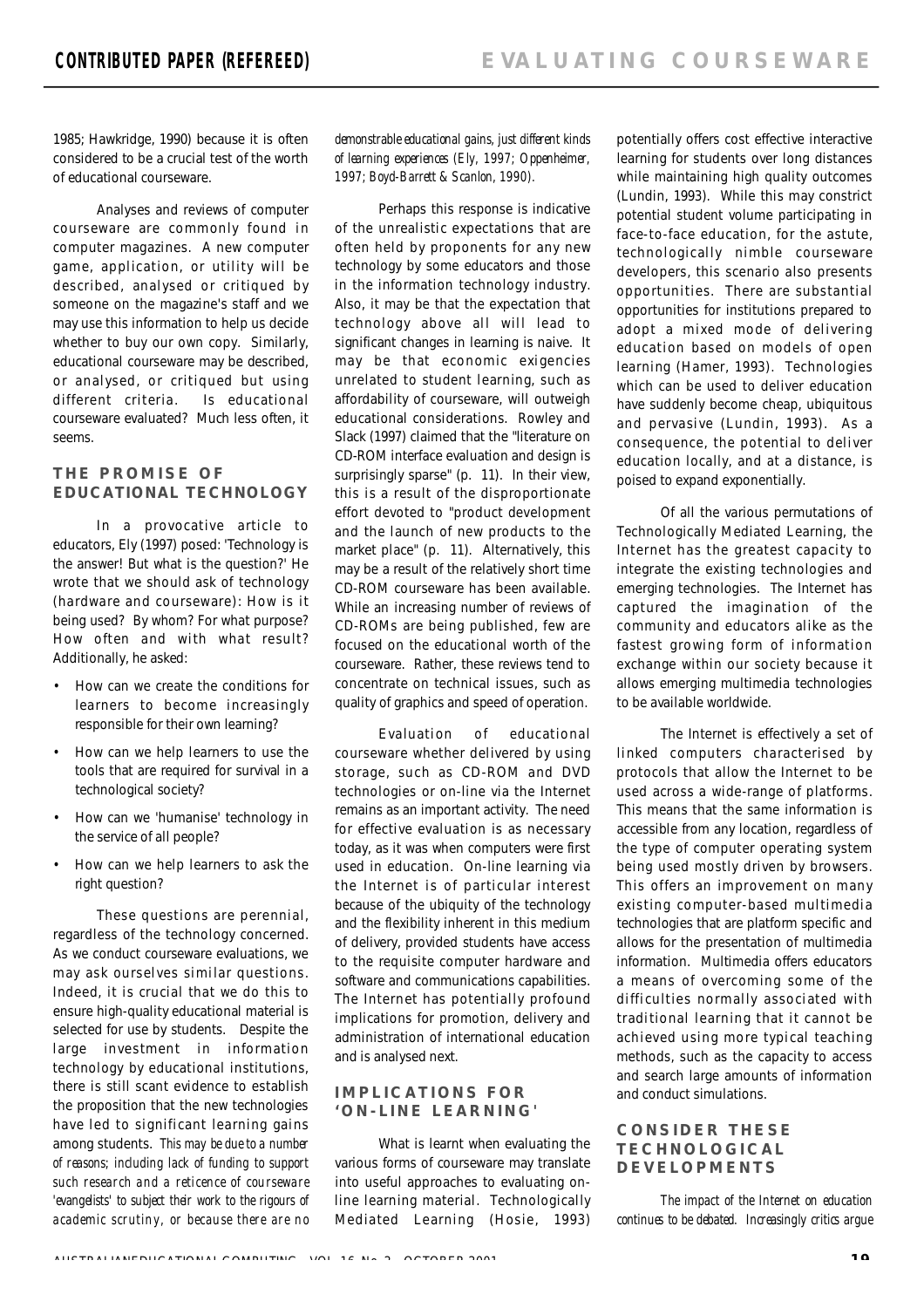*that the educational merits of classroom computers are dubious, while the cost of the technology is too high (Ely, 1997; Oppenheimer, 1997).*

A mix of technologies is likely to prevail until it is possible to efficaciously transmit full-motion video images over the Internet. Digital Video Disc (DVD) format is likely to predominate storage medium for course delivery in small groups requiring full-motion video. Advances in graphics file compression technologies have already overcome impediments to using dense graphical information on the Internet. Similar progress has occurred in 'streaming technologies' that will permit the transmission of full-motion video via the Internet.

Whatever the educational merits of the Internet it is accessible in around 150 countries. It provides the hardware support for many technologies including: e-mail, the World Wide Web, file transfers and remote systems access, which can be used for entertainment, business, social and educational applications. While it is not possible to state, with any great accuracy, the number of world-wide users who access the Internet, estimates place it between 30 and 50 million people with the expectation that *these numbers will double every six months* (refer to: http://www. browserwatch.com for the latest updates).

Regardless of the precision of these guestimates, a colossal number of people have access to the Internet worldwide and this is growing exponentially, as is the demand for higher education using the Internet (Hooker, 1997; Bromley; 1998). A new 'megatrend' has emerged (Naisbitt, 2000). An alternative prognosis for where education and global learning is heading is worth considering (Logan & Pritchard, 1996). There is every indication that the impact of information exchange on the Internet will rapidly translate into a viable international distance education service. Scores of institutions are planning to, or already offer, education via the Internet.

*Students at all levels of tertiary education already make extensive use of the Internet to improve learning (Hooker, 1997; Bromley; 1998).* This trend seems likely to become more widespread amongst primary and secondary school students.

#### **A REALITY CHECK ON EDUCATIONAL TECHNOLOGY**

Considerable expectation, hope (and hype) have also surrounded this latest manifestation of educational technology. What is the reality? Some clues come from reviews, such as Scanlon's (1997) review of on-line learning in science, in which she highlighted the issue of priorities: some teachers might prefer basic resources (books, adequate hygiene) to Internet connections. Nevertheless, she raised a number of issues for those evaluating on-line learning to consider. Among these were the following:

- reliability of the network;
- scalability: small groups of learners, or larger group?
- bandwidth:
- integration, technology and curricular;
- pedagogy; and
- evaluation.

Scanlon noted that few studies she reviewed did "more than describe new and innovative uses of technology" (p. 84), and argued for "more critical accounts" of such endeavours.

Given the large investment in educational technology in schools and universities, we need to consider seriously whether, as Oppenheimer (1997) claimed, we have deluded ourselves and that computers, and information technology generally, do not significantly improve learning. Clearly, we need evidence rather than hype, despite the claims of Roblyer, Edwards and Havrilvk (1997) that: "Courseware quality is less troublesome now that it is in the early days of microcomputers when technical soundness frequently caused problems" (p. 116). This may well be true in a technical sense, but is educational courseware contributing to learning in a more significant way than earlier methods? If so, how is this occurring?

## **E V A L U A T I O N**

Many educational technology texts assume that teachers should conduct their own reviews and provide checklists to help them conduct such courseware reviews,

either on the net or using CD-ROMS or DVDs (to use the OECD/CERI term, Cheung, 1994). For example, Sharp (1996, p. 156) provided a checklist with the headings: courseware type, hardware, courseware contents, instructional design, courseware appearance, ease of use, consumer value and support. Rowley and Slack (1997) and Reeves and Reeves (1997) have reviewed checklist approaches to evaluation and developed an integrated list from the information gathered. Checklists and frameworks are two common approaches to predictive evaluation which have been criticised. Predictive evaluation has been defined by Squires and McDougall (1996, p. 147) as "the assessment of the quality and potential of a software application before it is used with students'.

Reeves, Harmon and Stephen (1994) have devised systems for evaluating educational software and Websites that makes effective use of scales such as: as ease of use, navigation, cognitive load, mapping, screen design, knowledge space compatibility, information presentation, aesthetics, and overall functionality. These are essentially based on the approach originally developed by Reeves (1994). This schema assists in the evaluation of pedagogical issues in multi-media learning systems, is useful in planning and developing learning experiences of students as well as in formative evaluation of its progressive development. Fourteen pedagogical dimensions of general principle of what constitutes good multimedia design have been identified by Reeves and Harmon (1994).

Reeves argued that before assessing the effectiveness of Web-based instruction, it is essential to define the "dimensions of interactive learning" which can be enabled through World Wide Web technology. An understanding of these dimensions, Reeves and Reeves argued should precede an interactive learning program development, implementation and evaluation" (1997, p. 59).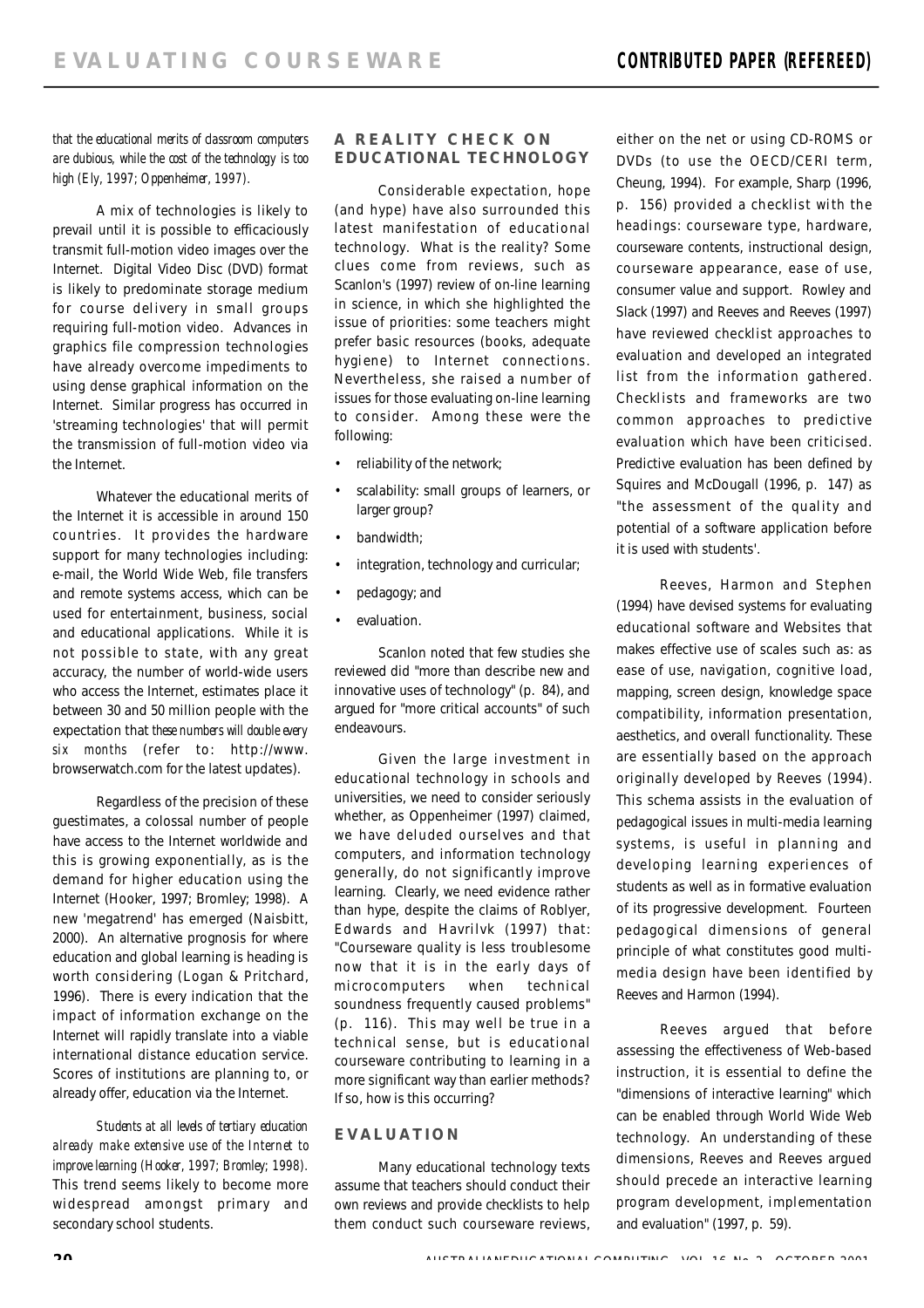Ten dimensions of interactive learning within a Web-based environment which they consider essential are:

- 1) pedagogical philosophy
- 2) learning theory
- 3) goal orientation
- 4) task orientation
- 5) source of motivation
- 6) teacher role
- 7) metacognitive support
- 8) collaborative learning
- 9) cultural sensitivity
- 10) structural flexibility

McDougall and Squires (1995) reviewed checklists for courseware evaluation and concluded that there is a role for checklist, such as the one given by Rowley and Slack, in the formative evaluation of courseware but not in its selection. McDougall and Squires (1995) also noted a confusion between evaluation and selection. These two types of reviews serve two very different but equally important purposes. Tergan (1998) has also critically reviewed checklists and suggested ways in which they can be used.

Checklists may be seen as an extension of the positivist evaluations of courseware. Scriven (1983) argued that one of the worst aspects of logical positivism is its attempt to construct a value-free science that purports to exclude values from the scientific process. A checklist used to evaluate educational software is neither value-free, nor scientific but is an instrument that when used appropriately by a reviewer may provide useful information for educators.

A number of authors have suggested procedures for teachers to follow as they decide what courseware to purchase. For example, Roblyer, Edwards and Havrilvk (1997) recommend that teachers adopt the following sequence in selecting courseware: identify a need; locate titles; conduct 'hands-on' reviews; and collect students reviews', that is, field test the courseware. However, it must be recognised that the teacher's intent and approach are also critical. Teachers' perceptions are a highly variable aspect of the context of evaluating courseware.

Certainly, it is crucial to involve teachers in courseware evaluations. Cheung (1994) suggested that teachers conduct a five-stage process for evaluating courseware. While these suggestions may be ideal, it is debatable if many teachers have the time for such a laborious procedure. Cheung also suggested that teachers "should be given the time and opportunity to prepare themselves to carry out the evaluation" (p. 195).

What does 'evaluation' entail? Levine (1996) suggested that there are four aspects of evaluation, which apply also to 'courseware' evaluation: "(a) courseware design; (b) the effects on courseware selection; (c) courseware implementation; and (d) the formation of a theoretical base for courseware use, including its effects on cognitive, social, and instructional process" (p. 261). He also noted the following about courseware evaluation as a field of study: "Although a vast amount of literature exists on this subject, a basis of agreed criteria is still lacking" (p. 261). Among the approaches to courseware evaluation listed are: "a checklist, an analytical (open-ended) review, a panel evaluation, an interview, automated measures, observations and, experimentation" (p. 264).

Levine suggested that "Observation of courseware in use can provide the basis for valid and effective evaluation for either formative or summative purposes" (p. 265). Regarding experimentation, he wrote that it is 'controversial' in courseware evaluation, but it is debatable that "the only methodology that checks the origin of the effects rather than the effects themselves" (p. 265). Finally, Levine concluded his review of courseware, as indicated earlier, evaluation that:

*Effective evaluation produces judgments that are context-related; regardless of the methodology used, it takes into account the pedagogical nature of courseware, the classroom milieu the desired goals and the type of usage. Such evaluation is driven by educational needs, as reflected in the curricular, and by learning theories, rather than by technology (1966, pp. 266-7).* 

Squires and McDougall (1996) noted recent acceptance by many educators of a 'situated' view of learning, in which what is learned and how it is learned are not separated. They believed this view has important consequences for educational courseware evaluation. Importantly, they distinguish between predictive and interpretative evaluations:

*Predictive evaluation of software is the assessment of the quality and potential of a software application before it is used with students. Interpretative evaluation is concerned with assessing the observed use of an application by students. By definition, interpretative evaluation is conducted in context (p. 147).* 

Squires and McDougall (1996) offer an approach they label the 'Perspectives Interactions Paradigm':

*a comprehensive framework for thinking about educational software and moves ... toward more educational uses such as learning processes, classroom activities, teacher roles curriculum issues, and student responsibility for learning (p. 155).* 

Their approach considers interaction between pairs of three elements: perspectives among teachers, student(s) and designs. They illustrate the approach, which they claim can offer an effective predictive evaluation tool, with an evaluation of the CD-ROM *From Alice to* Ocean. Readers, presumably, are to use this example in applying the approach to other courseware.

Russell (1994) questioned the use of context-free procedures, and argued that "educational courseware criteria should derive from the experiences of students and teachers who are to use the courseware in schools" (p. 159). This approach is illustrated in the evaluation of *The Gold Adventure* game, an evaluation that included an investigation of students working through the courseware.

#### **C O M P A R I N G M O D E S O F D E L I V E R Y**

Perhaps the strongest potential criticism of the courseware revolves around whether the tasks performed by the computer could be done as well by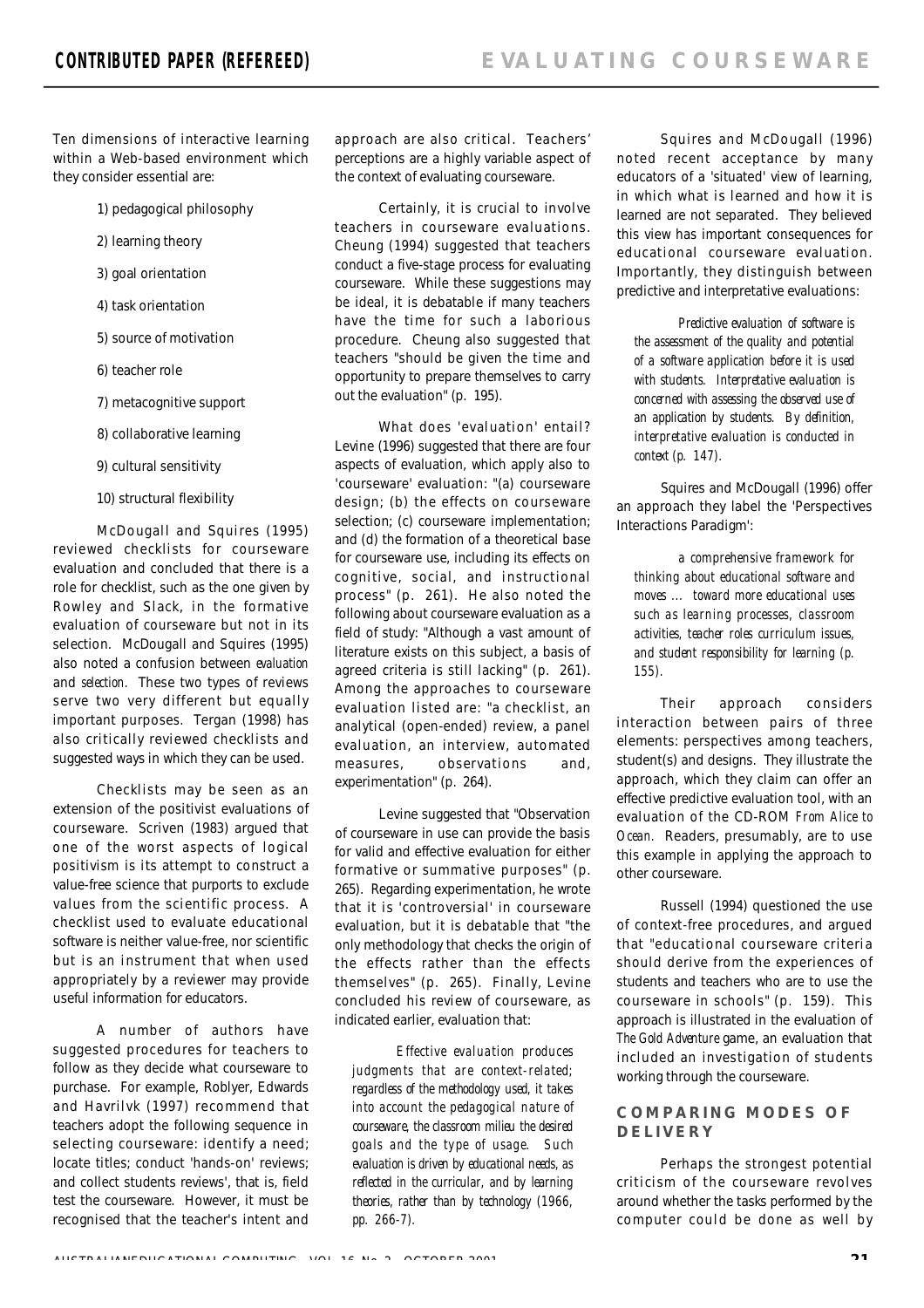traditional methods. These issues have been explored extensively by Clarke (1983). This was a common, and sometimes valid, criticism of educational courseware. Critics suggest that trivial tasks suddenly become important when performed on a computer.

Clarke asserted that it was pointless to compare delivery methods, a position vigorously opposed by Scriven (1988). Reeves (1994) is highly critical of media comparison as a method, proposing instead a dimensional approach as a viable alternative. A dimensional approach permits an individual piece of courseware to be systematically, and quantitatively, measured and described. Ideally, this approach would allow evaluators to assess two pieces of instructional media to see how compatible they are, before comparing outcomes of their use. As Reeves (1994) stated:

*A major weakness in traditional empirical approaches to evaluation is that the treatments being compared …are often assumed to be cohesive, holistic entities with meaningful differences. (p.221)*

Courseware evaluation seems to be in transition from traditional experimental evaluation towards a more ethnographic approach, or using a combination of approaches. As Reeves (1991) noted that "... the phenomena involved in learning are so complex and so difficult to measure that multifaceted evaluation methods are required to obtain meaningful information" (Reeves, p.108). Mixed methods approaches (evaluations that combine two or more evaluation methodologies) rarely appears in the literature. Mixed methods approaches are also more likely to be used when there a number of distinct evaluation goals. As Marchionini and Crane (1994) and Boyle et al (1994) note, mixed methods approach are likely to become an increasingly popular methodology for courseware evaluation. With mixed methods courseware may be expertly reviewed, with checklists completed by students and teachers that are complimented by observation and interviews.

We will now illustrate the typical, published evaluation and the potential value of 'context-bound evaluations' with two examples, one of which we were involved in some time ago.

## **C O N T E X T - B O U N D E V A L U A T I O N S**

Two examples of context-bound evaluations will be used to contrast with the previous examples, *From Alice to Ocean, The Gold Adventure,* of context-bound evaluations are provided for illustrative purposes.

#### *Example 1: Climate*

In the spirit of understanding courseware in context, we have summarised our experiences with the Climate courseware *(Word Climate and Western Australian Climate),* developed in the mid-1980s. Our experience with this evaluation leads us to value this approach (Hosie & Schibeci, 1997). This small-scale interpretive investigation led us to draw some tentative conclusions. While Word *C l i m a t e* and *Western Australian Climate* courseware was developed in the mid-1980s, the principles of sound and creative instructional design transcend some aspects of the time of development as the design exhibited a number of the aspects of constructivism. As such, the Word *C l i m a t e* and *Western Australian Climate* courseware was arguably well ahead of its contemporaries, as an example of constructivist instructional design. Some of these findings remain relevant to the design and subsequent evaluation other mediums of delivery (eg. CD-ROM, DVD and the Internet). This is an account of an exploratory evaluation of the courseware *Climate.* 

The Climate courseware (Education Department of Western Australia, 1984) was written to integrate closely with the state curriculum, unlike commercially produced courseware, and comprised the following elements:

- 1. *World Climate* introduced some of the concepts of world climate for students in the Western Australian upper primary school. It consisted of a series of simulations which presents the major factors affecting the average temperatures and rainfall for an imaginary landmass.
- 2. *Western Australian Climate* was a set of courseware used to investigate general principles about climate in Western Australia. Climatic information was stored for approximately 120 centres

throughout Western Australia. Each of these centres had the following information recorded; latitude, longitude, average yearly maximum, average yearly minimum, yearly rainfall, rainy days, wet season.

3. *Western Australian Climate* was designed in the period 1983-5 to help primary school children (a target group of 5-12 years of age) to understand the concepts of world climate, and to be able to relate these concepts to the Western Australian context. The computer discs containing the Climate courseware was accompanied by a booklet which gave a brief summary of how both program operated and other relevant information. The children's activity sheets were clearly laid out, on A4 sheets with bold headings, to allow photocopying. Extra activities were suggested, and when necessary, short explanations with diagrams, provided additional information not available in textbooks.

# *M e t h o d o l o g y*

A naturalistic research framework was used (Hosie, 1986) in the evaluation of *Word Climate* and *Western Australian Climate* courseware which aimed to document how learners were using the courseware. Interviews with the designer of the courseware, by one of the authors of this article, and a small sample of student and teachers provided the major data source for this evaluation. In addition, participant observation was used to balance selfreports with classroom practice. The data collected concentrated on the areas of teacher adoption strategies, courseware, documentation, perceived learning outcomes, the mechanics of operating the program and comparison with other methods. These can be summarised by the following propositions: computers should promote discussion and interaction among students; computers can give students experience they could not get any other way; and, computers can be used effectively by whole classes and groups of students. These well-known precept of instructional design of educational courseware is infrequently evident in contemporary designs.

Naturalistic research techniques were used to conduct a small-scale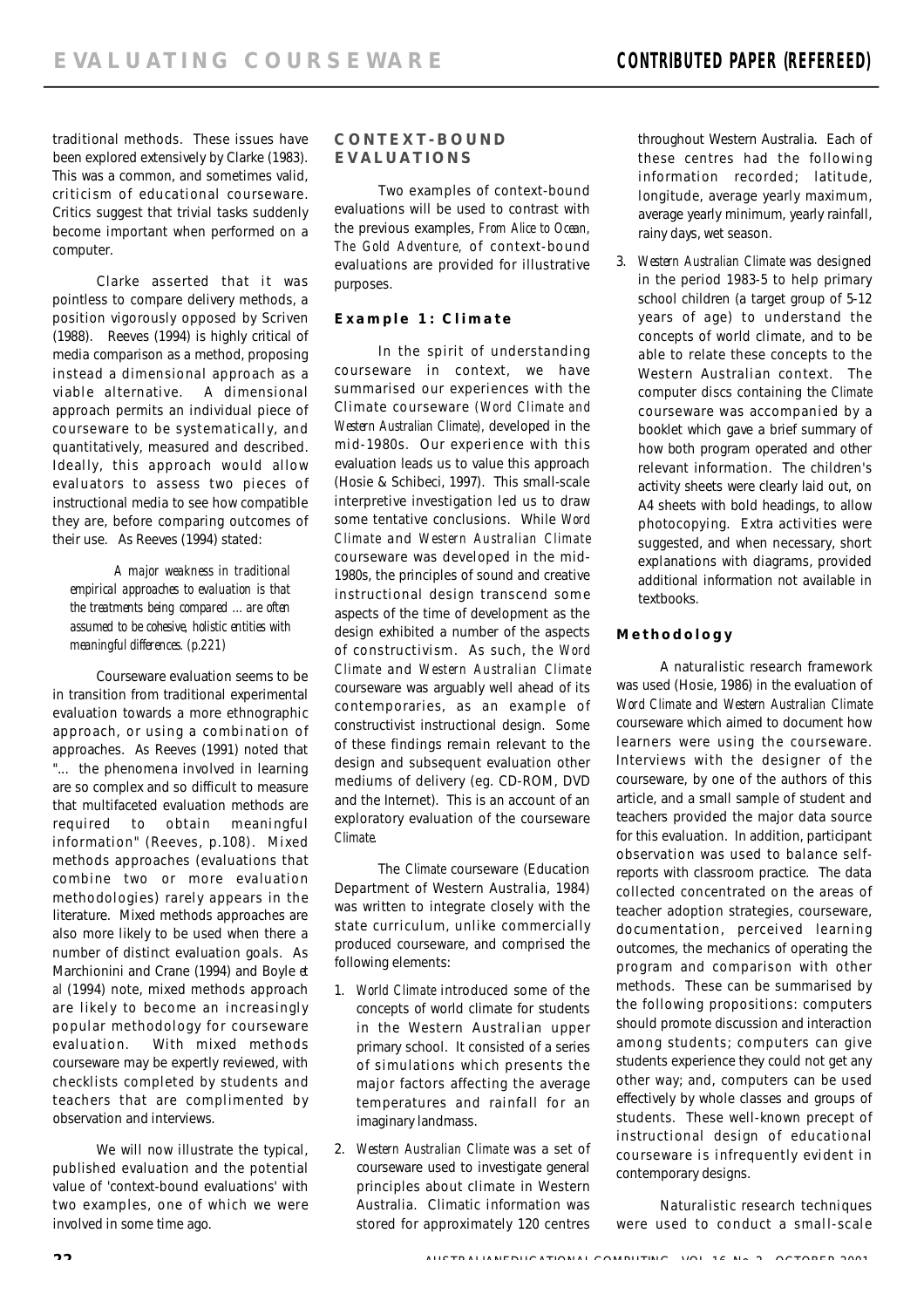evaluation of the computer courseware **Climate and World Climate. Information was** collected and analysed from the designer, teacher and students perspectives in an attempt to gauge how well the aims of the courseware were attained. Parameters, which were examined, include: design background, documentation, ease-of-use, suitability of subject matter and unintended outcomes in an attempt to 'bound' the evaluation to ensure that is was manageable. In addition, the educational rationale for developing the courseware was examined.

#### *P a r t i c i p a n t s*

Two teachers and their two classes (a mixed Years 6/7 class and Year 7 class) from a State Primary School, a large metropolitan primary school (with an enrolment of approximately 600 students), situated in a middle to upper SES suburb of Perth, Western Australia in mid-1985, formed one data source. A teacher from an State Academic Extension Unit and a group of eight children from a lower to middle SES area were also interviewed. Students from the school had limited experience with courseware produced by the Education Department of Western Australia, but many had access to computers at home, even in 1984. Naturally, the extensive market penetration of computers has resulted far more access to computers at homes for students.

In the spirit of understanding courseware in context, we have summarised our experiences with the Climate courseware. This small-scale interpretive investigation led us to draw some tentative conclusions. This is an account of an exploratory evaluation of the courseware Climate.

#### *S e l e c t e d F i n d i n g s*

The rationale for developing the courseware seemed well-based, because:

- The courseware was simple-to-operate, with clear graphic representation. The subject matter was appropriate for the curriculum it was designed to complement, and level of the students it was intended for;
- Teacher assistance was required if children were to maximise learning gains;
- Successful independent learning was possible for students but teacher direction was needed to ensure holistic understanding of the concepts embedded in the courseware;
- Problem solving seemed to be encouraged and other unintentional gains were evident, such as the refinement and development of skills of prediction:

*Certain factors contributed to the appeal of the courseware. Children were able to relate to the information contained in the WA Climate database, by taking particular delight in*  $e$ xamining the statistics of various towns. Children *enjoyed competing against computer courseware.* Attempting to match the report and target facsimiles of *World Climate* was singled out by the teachers and students as particularly motivating. Games and competitions using the WA Climate database as a stimulus, developed by the children, were also reported. This joy in competing against the computer led to what was isolated as an important unintentional learning outcomes of World Climate. This is important in a contextual evaluation were the courseware may be used for purpose other than what it was initially designed for.

This courseware also satisfied another acid test of justification; that is, it could it perform tasks not possible using more typical teaching methods. Problemsolving was considered by many as a highly beneficial learning activity. One difficulty of using this approach was the need to get children to formulate and organise questions likely to lead to meaningful learning. The WA Climate database was an ideal medium for developing interrogation skills. However, teachers need to assist children to structure worthwhile questions in order to get the most from problem solving exercises using the database.

Children found the courseware engaging. Overall, the courseware appears favourably received by teachers and students. Based on comprehensive data about how children and teachers use the courseware, the most useful finding of this investigation related to how the courseware was used in classroom situations.

Consistent with other curriculum dissemination practices, teachers took and modified the courseware for use in a number of ways to suit their circumstances and teaching style, as they would with any other resource. If this method of adoption was accounted for in the design of courseware it might lead to greater classroom use. It might be profitable for courseware designers to allow for this possibility by producing more flexible material. For example, WA Climate could be used for other applications it was not originally intended for, such as a statistics database for mathematics.

This limited study was not a definitive evaluation of the Climate courseware. We offer these findings as an approach that may be useful in guiding the methodology for future researchers contemplating adopting this methodology, by way of illustration. We hope subsequent researchers will gain some insight into the advantages and inherent limitations of this approach. In some way this may assist to refine interpretative evaluations of educational courseware. This may serve to progress the debate about the utility of context-based evaluations for educational courseware.

#### **INSTRUCTIONAL DESIGN**

The instructional designer developed a TV series, in conjunction with one of the authors, titled *Computers in Primary Schools*, with the Education Department of Western Australia. These videos used the same title as the courseware. The videos *World Climate* ( 1 5 mins), *Western Australian Climate* (10 mins), were developed to assist teachers' to integrate the use of education courseware into the classroom. Details of how the programs are operated, the philosophy behind the design and teaching strategies for implementing their use are given by the designer in the videos. These videos were designed to be used as a guide in conjunction with the Climate manual, which was supplied with the courseware.

The idea for World Climate was generated by the designer, working virtually in isolation. When teaching primary school social studies, he found it hard to find meaningful activities about the topic, Climate. There was a great deal of material available for teaching about micro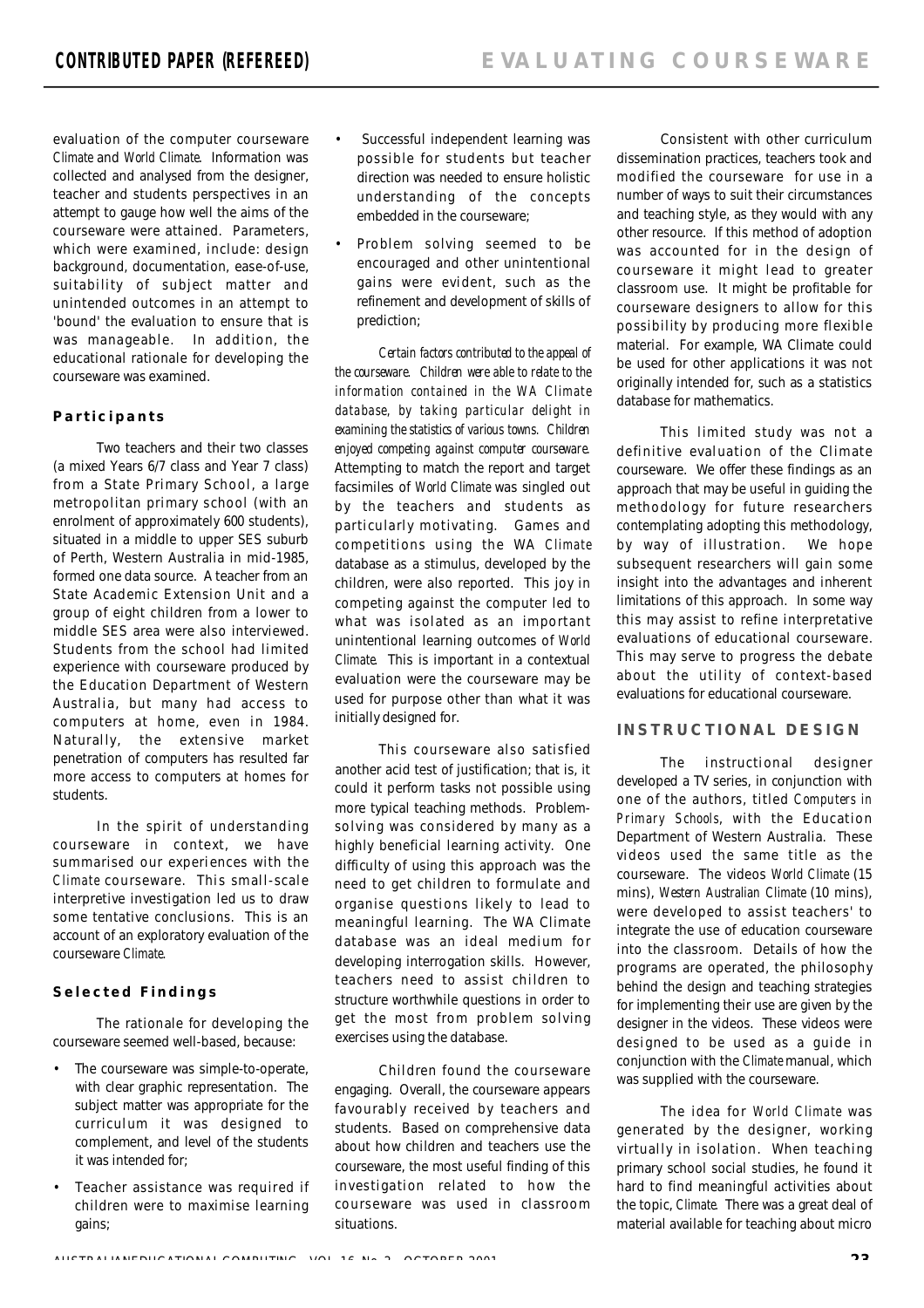climates but dearth of quality material about macro climates. One of the reasons for designing *World Climate* was the traditional method of teaching the concepts in schools; latitude, longitude and temperature, are normally subject of a 'talk and chalk' description followed by location searches in an atlas. Teaching about rainfall and factors influencing rainfall has a descriptive phase, which was usually followed by the use of charts, diagrams and possible experiments. Student experience of this mode of instruction was mainly teacher directed and relatively passive. As stated earlier, one the authors of this article used information from interviews and while developing the TV series Computers in Primary Schools to inform this contextbound evaluation.

The aim of developing the courseware was to encourage more active student learning than could be provided by drill and practice, the most common program type available at the time. What the student could investigate was, of course, bounded by the available data. Nevertheless the courseware provided scope for exploration. One important feature of the program was that actual data about Western Australian towns that were to be interrogated. This gave students a sense of reality and purpose to the exercises they were completing, which contrasted the use of artificial data characteristic educational learning materials at the time. The designer was also keen to allow students a large measure of control over their learning. Allowing children to conduct simple computer-based searches for information could complement concepts covered in *World Climate.*

The designer asserted that there were about the concepts of climate than was possible through traditional teaching methods. He considered design encouraged children to use the computer either individually or in small groups independent of the teacher. There was a deliberate attempt to permit students to use the computer without constant teacher assistance. The courseware was not meant to replace the teacher but to complement the normal classroom program. Children can use the program unaided, which was a motivational aspect in itself. More active

involvement encouraged by was considered by the courseware instructional designer to assist long-term retention and understanding of the subject matter.

Additionally, the instructional designer considered that the program allowed children to manipulate data independently of a teacher will make for more engaging learning, which will conversely result in deeper understanding of the concepts and subsequent long-term retention. Coburn *et al* (1982, p. 43) noted some time ago, imaginative educators are beginning to devise ways of adopting the data processing capabilities of computers to enhance student learning.

## *Example 2: Climate (UK-Climate)*

A desktop comparison of UK version of Climate (UK-Climate) evaluation and WA Climate and World Climate was instructive to the reviewers. Self (1985) has critically evaluated the UK-Climate, which was designed and developed courseware on the same subject matter. The courseware presented data for mean monthly temperature and rainfall using multiple choice questions to assist the user to conclude what type of climate was under consideration.

In contrast to WA Climate and World *Climate, Self noted that the designers of UK* **Climate did not state the assumptions** about the knowledge supposedly incorporated into the design of the courseware. Inevitably this leads to confusion about the expected learning outcomes. Even with the artificial data from theoretical weather stations, *U K* Climate provides insufficient data to generalise conclusions about the climates under consideration.

According to Self, UK Climate failed to satisfy the criteria to be considered a valid teaching/learning activity because the program made no significant contribution to the instructional process and did not engage the learner in activities a competent teacher would involve students. Climate and World Climate tackled the areas suggested in Self's evaluation. The World Climate simulations were potentially more effective for teaching concepts about climate than an approach based on books and models. Children were able to

manipulate variables, such as wind direction, to get a graphic representation of the effects on an overall environment.

Many of the tasks performed by WA Climate, such as information searches, could be done manually, using an atlas, but the program allowed these searches to be performed in a fraction of the time normally required. Also, the information was more readily interrogated than in book form. Children could see the information collected developed into a graphic representation (on a map) which had an important reinforcing effect. Again, this task could be performed manually, for example by getting children to colour in maps, a laborious practice of dubious educational value. However, the short gap between putting in search parameters and getting a result allows for a more effective use of learning time. This resulted in a dramatic increase in the number of searches possible in a given space of time. Perhaps more importantly this allowed children far greater freedom to explore the data and propose hypotheses and see patterns of distribution information develop.

#### *Example 3: Where in the W o r l d i s C a r m e n S a n d i a g o ?*

A similar kind of 'context-bound' evaluation has been published by Grundy (1991), who investigated the use of the courseware, with a group of Year 3/4 and a Year 6 group in two small, rural schools in Australia. In this study, "The students were recorded as they worked through the game in naturalistic classroom situations" (p. 44). She noted that there were many benefits to students' use of this game; for example, the game provided "a successful and enjoyable learning experience as well as opportunities for the development of problem-solving strategies" (p. 53). However, she also added that:

*While this investigation highlighted ways in which the computer can enrich the learning experiences of children, it has not demonstrated that such learning was more worthwhile than traditional print-based experiences. (p. 54)*

This is a useful issue to consider. Examples of actual use of the courseware that was unhelpful included the fact that teachers did not use the database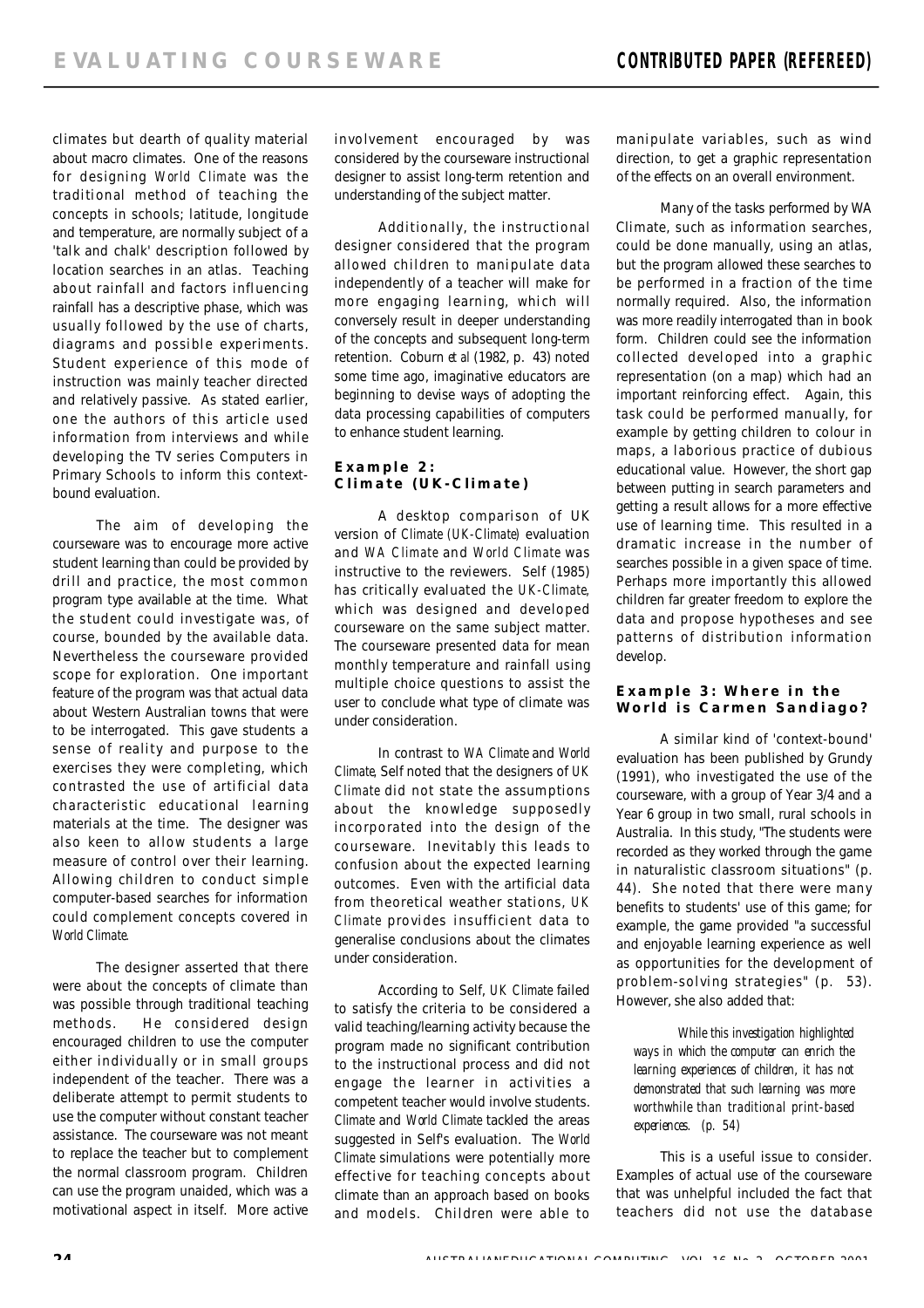| "MORE EFFORT           |
|------------------------|
| COULD BE               |
| PRODUCTIVELY           |
| D E V O T E D _ T O    |
| CONTEXT BOUND          |
| EVALUATIONS.           |
| S E L E C T I N G      |
| <b>COURSEWARE FROM</b> |
| A CHECKLIST IS         |
| ANALOGOUS TO           |
| PURCHASING A CAR"      |

function, and that students could avoid reading the text provided. This contextbound evaluation provides information, which would be useful to teachers contemplating the use of this courseware in their classrooms.

#### **THE IMPORTANCE OF INSTRUCTIONAL DESIGN**

Without doubt, the quality of the instructional design of courseware is critical to the learning function. A significant consideration, which is given scant attention by the literature, is that many learners prefer some form of human interaction in learning tasks, while others do not. Clearly, individual learner preferences will be an important factor in any design and subsequent evaluation considerations for multimedia. Vadas (1989) also notes a significant percentage of students also prefer solitary learning circumstances. Accommodating these individual preferences is possible with learning involving multimedia and needs to be considered by instructional designers as well as those seeking to incorporate multimedia into learning programs. These need to be designed to accommodate individual learning styles.

Traditional use of multimedia has emphasised images and video although speech recognition is already well established within the technology. According to Schank (1994) the future challenge for multimedia design lies in developing programs that actively engage the user, as has always been the case regardless of the medium of delivery. New courseware designs, which do not rigidly structure learner responses, need to be explored to complement this medium of instruction. Successful adoption of multimedia depends on developing quality courseware, which takes into account the unique attributes of the technology. Multimedia designs are only just beginning to exploit the capacity of the technology.

Also it is necessary to ensure that non-courseware-based courses involve learning by doing. Multimedia information system design is still a new field and there is no agreed model of how to proceed (Grosky, 1994).

#### **C O N C L U S I O N**

A number of issues emerge from this brief review. First, there are the limitations to using the checklists to evaluate courseware. McDougall and Squires (1995) have discussed the problems and limitations of the checklist approach to courseware selection, especially because this approach emphasised these technical attributes of packages at the expense of consideration of broader classroom environments and activities, learning processes and other educational issues; that is context was not addressed. Context-bound evaluations of courseware have the capacity to augment information gathered by checklist evaluations to illustrate the potential educational value of courseware for students.

Another interesting issue is how acceptable are context-bound evaluations to journal editors? Clearly, they will be longer than description, analyses or critiques. Will such evaluations be welcomed for publication, given pressures on journal space?

A 'checklist' approach to evaluation can provide useful, if incomplete, information about educational courseware.

In our view, however, classroom teachers require additional evaluation data that are not provided by checklist evaluation. We argue that more effort could be productively devoted to context-bound evaluations. Selecting courseware from a checklist is analogous to purchasing a car.

The potential buyer of a car is likely to have a mental checklist of what they want (such as; good fuel economy, price range, air-conditioning, power steering, automatic gears and the like) in a car of their choice. A car being considered for purchase may have all the features required in the buyers' checklist but the final decision is likely to rest on how the car how performs in relation to the purchasers' expectations. Prospective buyers are unlikely to make the final decision to purchase the car until they have actually test driven the vehicle. As with motoring magazines, subjective reviews by experts may also sway a prospective educational courseware purchaser. Once the checklist of essential elements (subject matter, level, cost) of courseware is found, a context-bound evaluation may provide the visceral 'driving' experience a potential courseware purchaser seeks.

Lessons garnered from evaluating various forms of courseware may be used when evaluating on-line learning material. The conceptual development and application of courseware evaluation has lagged behind marketing initiatives. Courseware evaluation needs to improve considerably to ensure the health of educational computing (Hardin & Patrick, 1998). By health we mean the ongoing development of quality authentic learning experiences for students by creative instructional design informed by practice and the literature. Hawkridge (1990) points out that courseware was "only one element in a complex teaching and learning process" and that teachers and reviewers "need to understand the context in which it was used" (p. 106). We hope that others will contribute to the sparse literature reporting context-bound evaluations of educational courseware, for as, Hawkridge asserts, "you only understand the potential of courseware when you use it with learners" (p. 106).